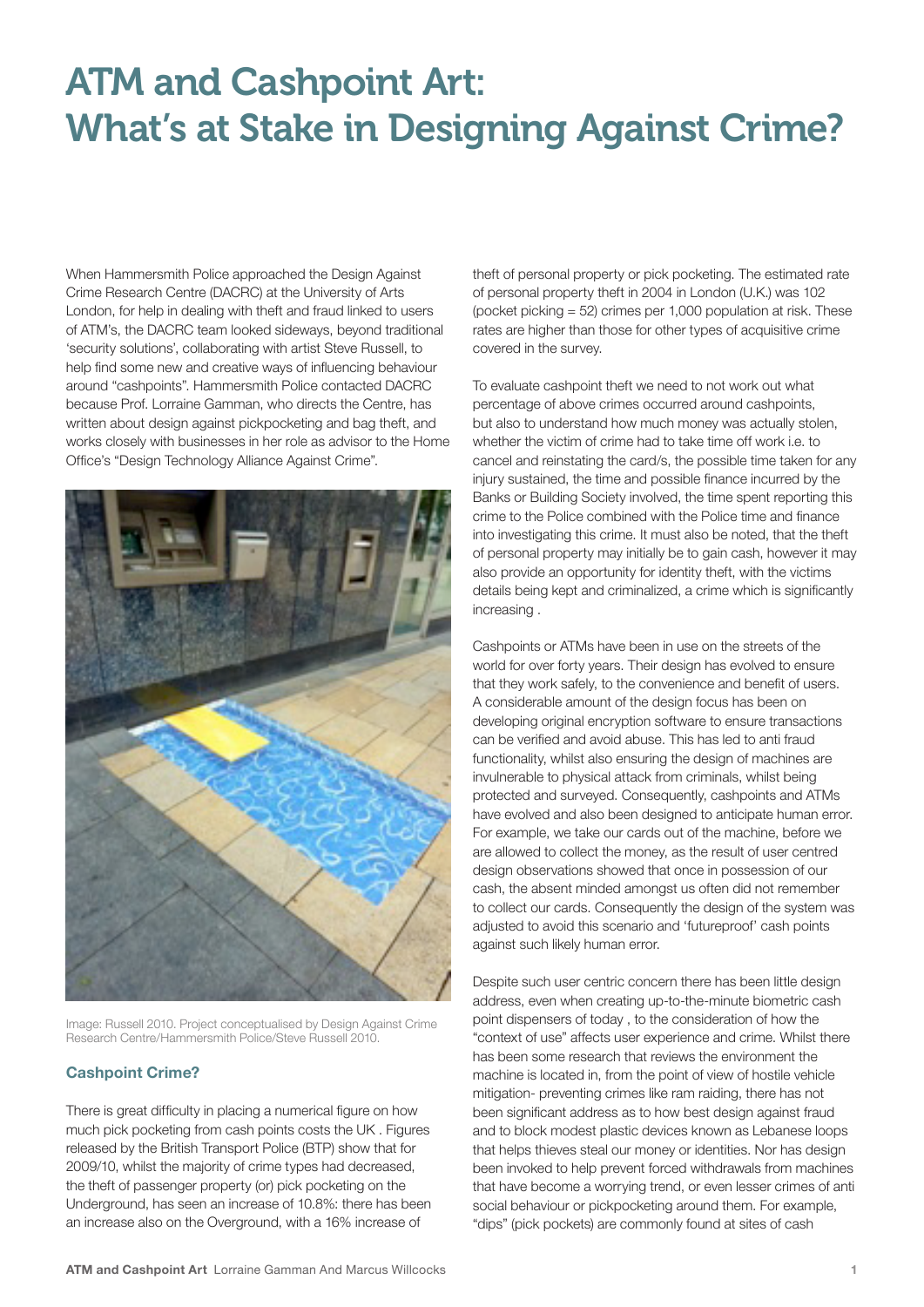withdrawals, where they steal whatever they can get: money. pin numbers and cards. Such incidents around cashpoints are frequently reported to the police and prove to be of considerable inconveniences to the public, particularly in crowded areas or on busy pavements, when users may easily be distracted for a moment by an offender, (often working in teams using a distraction technique) as they have demonstrated that they have cash on their person, indicating exactly where it has been stored, or they find themselves being overlooked by thieves. 'Shoulder surfing' is a term used to describe how individuals memorise individuals' pin numbers, which then, once the theft of the wallet has occurred, allows further theft from the bank account to occur using the card in question.

#### **Design for Public Space**

For design to respond to such behavioural vulnerabilities, there are calls for more understanding, of what Thaler and Sunstein (2008) call "choice architecture". That is design which recognises that everything matters, and so design nudges relate to "any aspect of the choice architecture that alters peoples" behaviour in predictable ways without forbidding any option or significantly changing their economic incentive. To count as a mere nudge, the intervention must be easy and cheap to avoid. Nudges are not mandates…" Clearly where a design is located, is as important as the design of the object (i.e. cashpoint machine) itself. Here we take the idea of choice architecture to mean that ATM or cashpoint, manufacturers may need to give nudges to clients about how they should install the machines, and provide recommendations that nudge them to install machines in locations whose spatial layout helps thwart thieves.

"Context is everything", in terms of design usage in public space. Thaler and Sustein argue that astute design choices can "nudge" us into making the right choices or wrong decisions, and ultimately design can help us act for crime prevention purposes and to our own better advantage. The problem is that police-led initiatives have perhaps not yet developed sophisticated enough understanding of how subtle such design nudges need to be deliver effective crime prevention. Yellow traffic-style warning lines around cash points to guide pedestrians to keep back, so the privacy of the user is not compromised, work, but are hardly easy on the eye. They may create boundaries that help reduce the opportunity for the potential abuser, who wants to spy on the cashpoint user as a "mark'' (potential crime victim), to commit crime, but their aesthetic and symbolic denouement is harsh. The public are addressed by the yellow lines as if they are road traffic rather than human beings using the pavement.

The above example, at a popular UK high-street bank and , literally paints out what Oscar Newman calls "defensible space" on the pavement around cash points. These yellow drawn on as "boxes", or other forms of pavement marking, more common to road signage also (see in Fig 3 below), are known to have had some level of success in demarking territory, and affecting proxemics. They operate to deliver greater distance between customers using cash points and/or pedestrians on the street nearby, or in the queues around them, even if they are not exactly pleasing to the eye.



Image: Willcocks/DACRC 2005.

This kind of solution has been implemented in many towns and cities in the UK over recent years, on police advice. However, this specific approach taken does have some problems. The instructive direction of the yellow or white lines is over-stated for many pedestrian environments. Also at a functional level, the distance marked out for pedestrians to stand back from cash point users can vary between installations i.e. there is no standard size that can always be utilised so at times the yellow or white lines are not painted to indicate a distance sufficient enough to reduce opportunities for thieves of shoulder surfers (pin-number spies).



Image: Chris Phan/ functoruser (Flickr)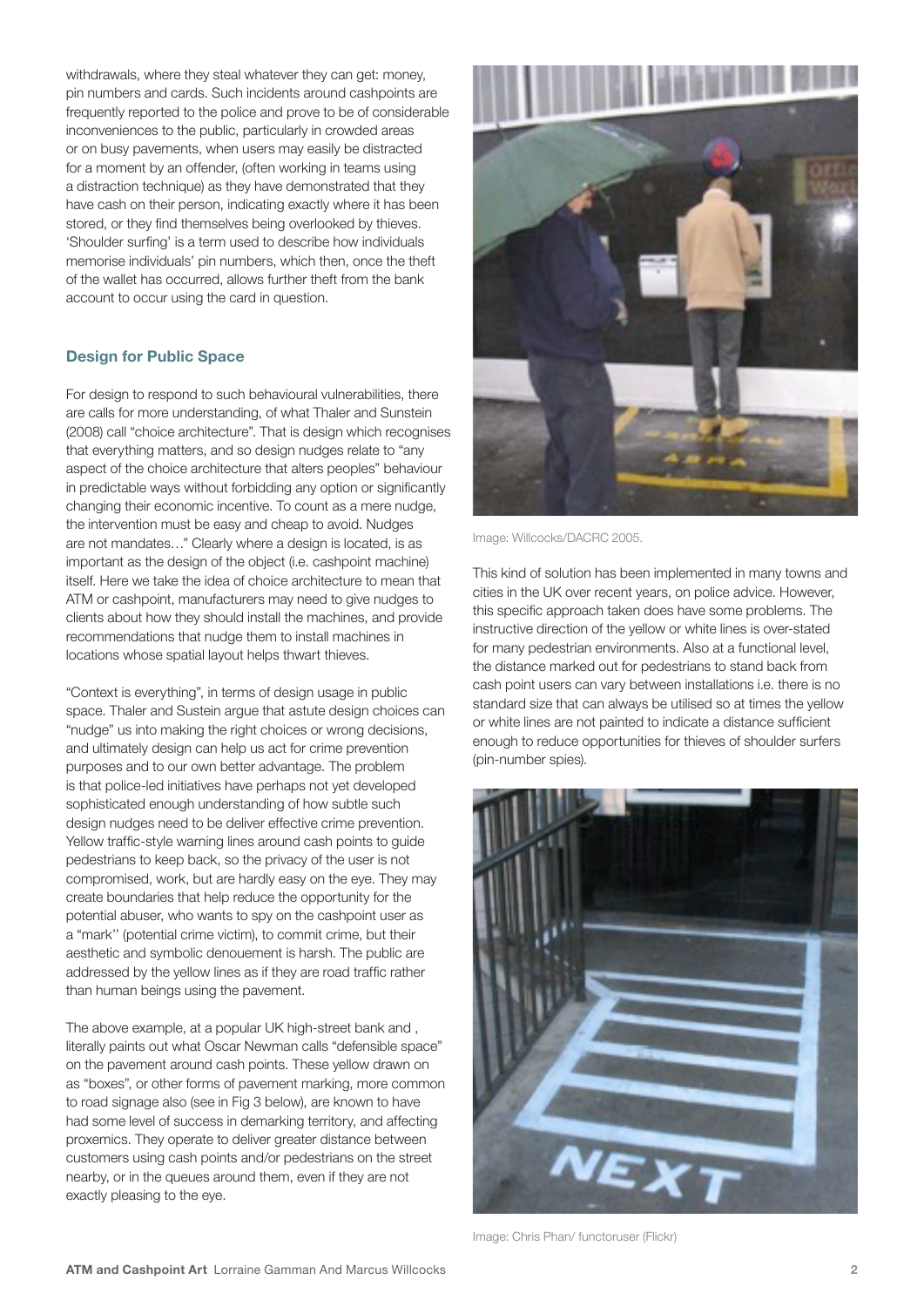### **Why Cashpoint "Art"?**

Steve Russell, whose artwork is shown earlier and below, has delivered a more artistic interpretation of Safety Zones around cashpoints in Hammersmith Broadway.

Hammersmith Police in London were brave enough to try and make this strategy work as a design nudge, in the spirit of helping the public, and with an eye on adopting a more





pleasing aesthetic approach. It is not easy to get permission from local authorities in London to make such interventions in public spaces because marks on the floor, whether artistic or otherwise, are construed as "graffiti" by some local authorities

(eg according to Westminster's legal team). Worse there seems to be little interest from the high street banks in the strategy in the first place. This may be because banks, and other businesses, do not want to be associated with "crime". Even though dipping happens, often around cashpoints or in crowded places, some businesses tends to view police warnings as "bad for business", sending the wrong message to customers about the safety of the premises or the geographic location of the business, by association. No wonder. The signs on the street, such as those examples featured below, are images of police warnings about pickpockets. They have not been designed or delivered sensitively - or via what Gamman and Thorpe (2008) have described as a "stealth" approach where "the invisible hand of the designer" gently nudges or directs. In fact, because such police signs are often heavy-handed in terms of their emphasis, they may provoke fear of crime, rather than to communicate to passers by they need to take precautions (not just be afraid). In context of precedents as these, it is perhaps little surprise that banks who may be been keen to protect customers, have not become proactively involved, even if they are ultimately responsible for the majority of cash points on the high street.

As Paul Truman ,a police officer from Hammersmith observed:

*"I was aware that raising awareness amongst the public could sometimes be seen in a negative way within the local business community, almost like attaching crime to the locality. What we wanted to achieve were designs, which would be seen as positive, innovative and create a talking point. We selected one theme for the trial, but Steve and I also developed other designs, all of which could incorporate Bank logos into the designs. We felt this would strengthen the possibility that Banks would take the initiative forward and run them outside branches where distraction thefts have been highlighted as a problem".*

The cash point artworks by Steve Russell were commissioned and funded by Hammersmith Business Improvement district, and art directed in consultation with DACRC and the police. They were reproduced on vinyl and literally stuck to the floor to create safety zones that can engage and possibly amuse or delight the public, while simultaneously effecting increased space for the cash point user. The artist Steve Russell observes: "My paintings were created as a gentle and enjoyable reminder to ATM users to be aware of each other's space when using, and waiting to use the machines. The use of art is a positive





Image: Mr Hyde (Flickr)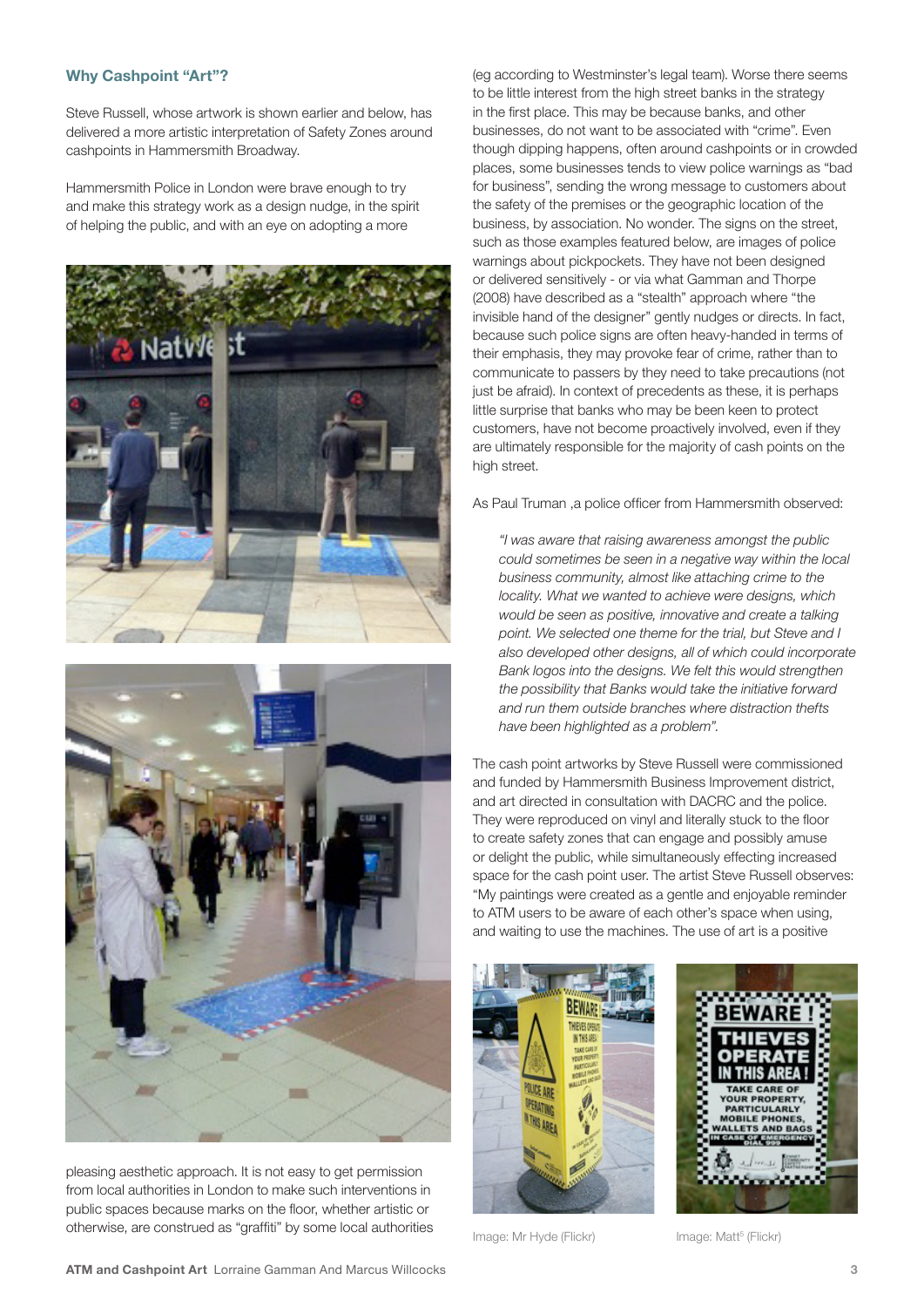move away from the strictures of yellow warnings lines and 'you must not do this' graphics."

The water and pool scenes created by Russell around cashpoints in Hammersmith provide a very clear nudge. The way this cashpoint artwork has been designed into the landscape, also adds strong aesthetic value to the wider environment. As the photographs below reveal, the artworks offer increased "defensible space" zones (as earlier police examples do too) to cash point users and other pedestrians in the Hammersmith area, who have interpreted them and adjusted very quickly and respectfully to such prompts in daily usage. Critics of this approach, however, such as Martin Perks have suggested such design nudges, or designs against crime, may abuse our civil rights via manipulation and are "paternalistic" in their approach. In reply to such criticisms the designer, Adam Thorpe, has argued, designs that help people avoid being victimised and "robbed" by thieves, should more appropriately be understood as "fraternalistic" and helpful rather than manipulative, in a negative way, towards the public. Such designs are clearly user friendly if the adults and children seen in the images here, are anything to go by, and as Thorpe points out, design against crime in this instance, is often effective because objects like bike stands or safety zones around cash points have been created based not on a police brief, but on design responses linked to real and collective user experience.







Images: Russell 2010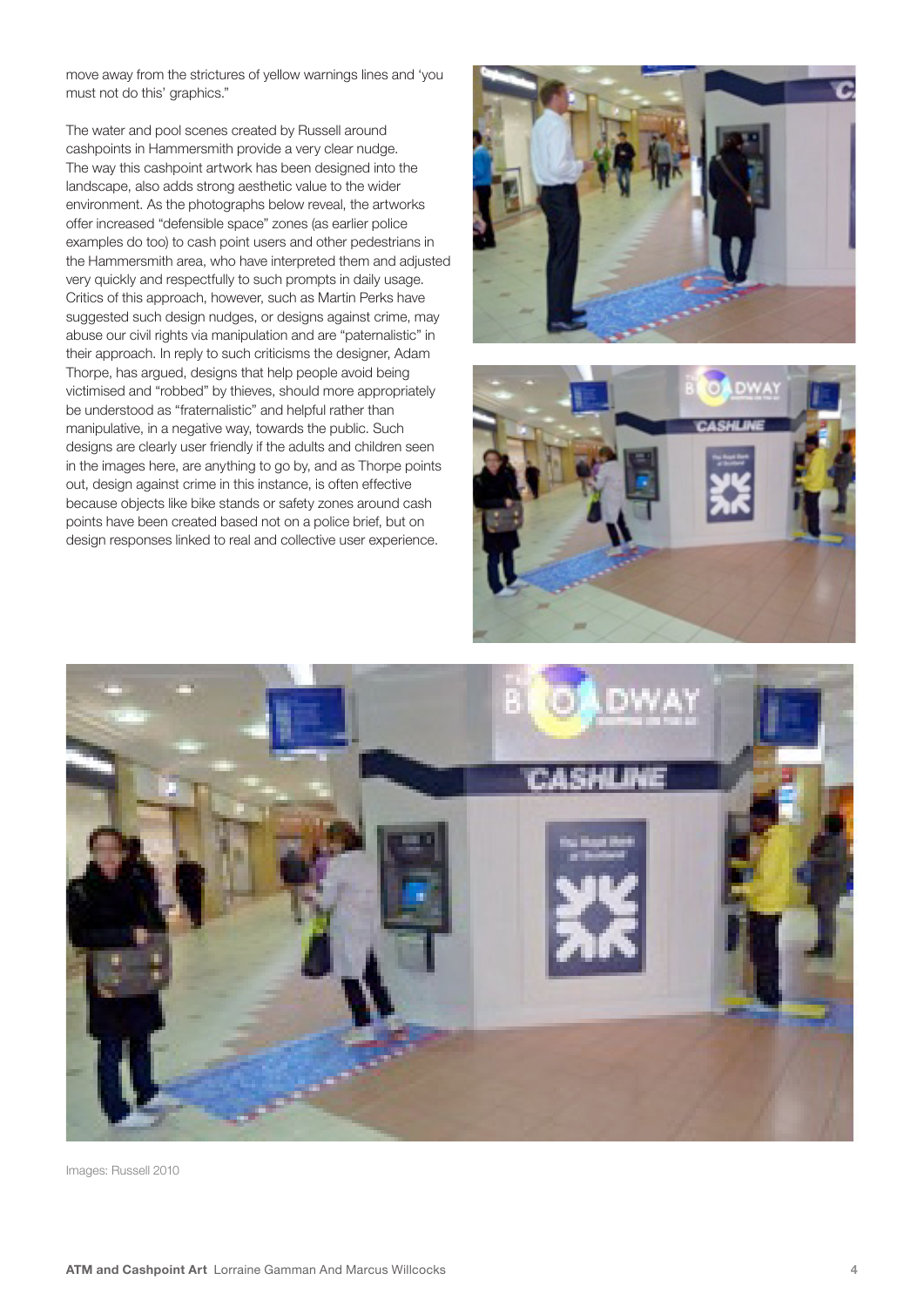#### **Conclusion**

This case study of the cash point, and the cash point art we have reviewed here, raises questions about how the physical and cultural "context of use" may be as influential as design itself. Serious investment into the security of cashpoint machines has already occurred, but to some extent the issues with 'context of use and abuse' that are connected to them, have been rather neglected by manufacturers, who would be well advised to invest in more guidance to banks and their customers who install cashpoints, and help nudge them to safety.

We highlight that brave multi-agency partnerships are necessary to effectively achieve crime prevention. To resolve some instances of dipping around cashpoints, engagement by the banks, the local council, the police, the victims and those responsible for security at the location in question, needs to be established to prevent thieves from not only stealing our cash (be it through robbery or dipping) but then going on committing identity theft (and credit card fraud). This escalation in severity highlights why pick pocketing from ATM's, must be tackled at the ground level, without causing hysteria or media moral panics, and thus finding new ways to ensure thieves are unable to execute their crimes.

#### **Lorraine Gamman and Marcus Willcocks**



Images: Russell 2010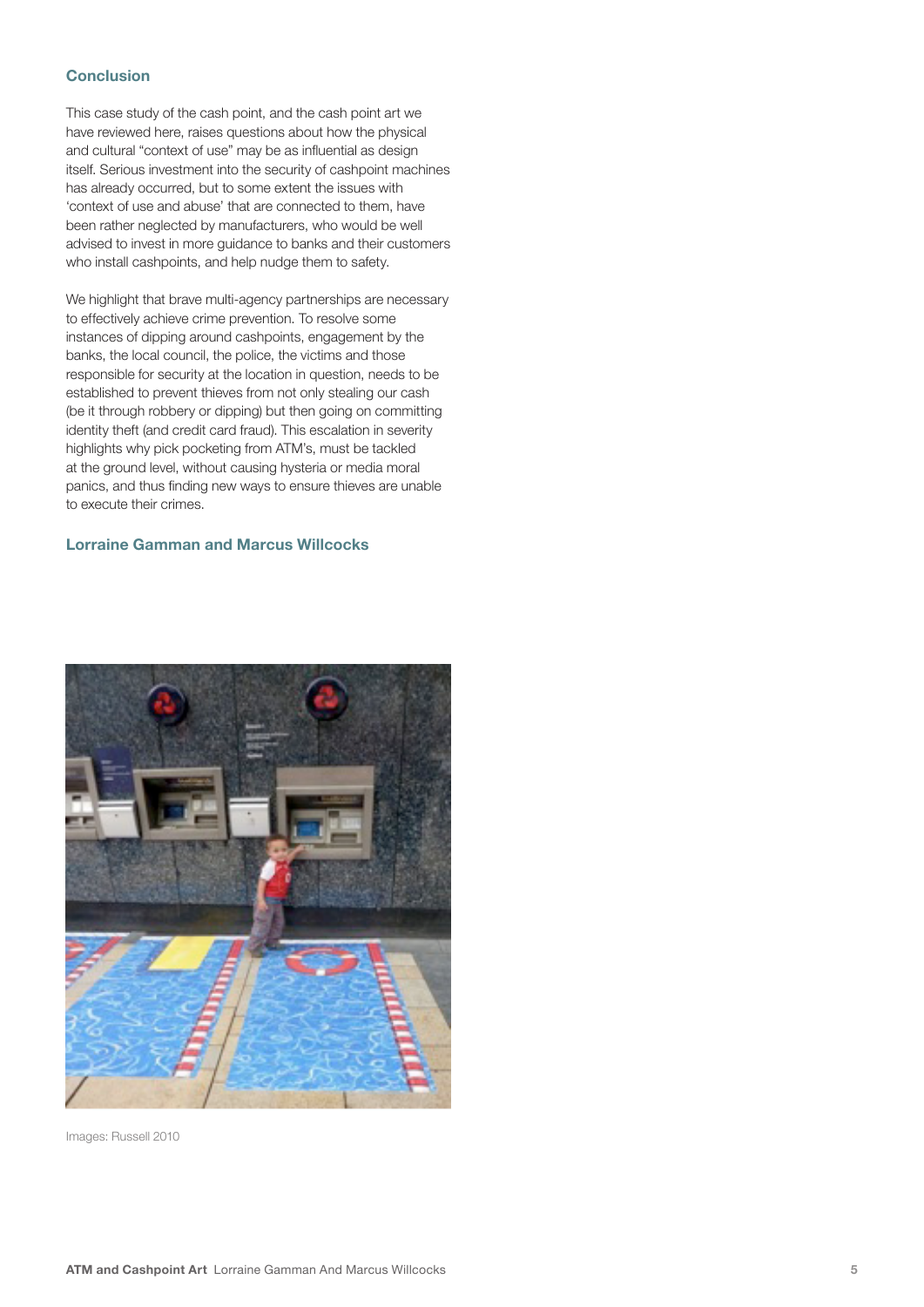# End Notes

1 ATMs first came into use in December 1972 in the UK; the IBM 2984 was designed at the request of Lloyds Bank. The 2984 CIT (Cash Issuing Terminal) was the first true Cashpoint, similar in function to today's machines; Cashpoint is still a registered trademark of Lloyds TSB in the UK. The first document use of a Cashpoint however, appears to have Tokyo in 1968 – see Instant Cash via Credit Cards', ABA Banking Journal, p. 99, January 1967

2 See www.inthebag.org.uk and Johnson, S., Bowers, J., Gamman, L., Mamerow, L. and Warne, L. (2010) 'Theft of Customers' Personal Property in Cafés and Bars'. Guide No. 60. Centre for Problem-Oriented Policing. http://www.popcenter.org/problems/ cafe\_bar\_theft/

3 http://www.designcouncil.org.uk/our-work/challenges/security/design-out-crime/the-alliance/

4 According to NCVS results, victims of pocket picking lose about \$32 million per year.

5 Transport for London (2010) 'Crime falls again on the Tube as investment in security continues' Accessed on 20.10.10 Available at: http://www.tfl.gov.uk/corporate/media/newscentre/archive/15597.aspx

6 Van Dijk, J., J. van Kesterem, and P. Smit (2007). Criminal Victimisation in International Perspective: Key Findings from the 2004- 2005 ICVS and EU ICS. The Hague, South Holland, N.L.: Boom Juridische uitgevers.

7 Newman, G. (2003). 'Check and Card Fraud' Problem Specific Guide No 21. Available at http://www.popcenter.org/problems/ credit\_card\_fraud/ [Accessed 19.10.10].

<sup>8</sup> Newman, G. (2004). 'Identity Theft' Problem Specific Guide No 25. Available at http://www.popcenter.org/problems/identity\_theft/ [Accessed 19.10.10].

9 Thaler R and Sustein C (2008). Nudge: Improving Decisions about Health, Wealth and Happiness, London, Penguin Books.

<sup>10</sup> Polish design first biometric cashpoint dispenser – March 2010 – see: http://www.independent.co.uk/life-style/house-and-home/ polish-bank-claims-europes-first-biometric-cash-point-1971507.html

11 ''The purpose of this paper is to assess the impact of Strike Force Piccadilly, a New South Wales Police initiative to address an upsurge in ram raids targeting automatic teller machines (ATMs). Also, the aim is to understand the apparent success of the project in terms of a public-private partnership, involving primarily police and the retail and banking sectors.''

Prenzler, T. (2009) "Strike Force Piccadilly: a public-private partnership to stop ATM ram raids", Policing: An International Journal of Police Strategies & Management, Vol. 32 Iss: 2, pp.209 - 225

<sup>12</sup> In their simplest form, Lebanese loops consist of a strip or sleeve of metal or plastic (even something as simple as a strip of video cassette tape) that is inserted into the ATM's card slot. When the victim inserts their ATM card, the loop is sufficiently long enough for the card to be fully drawn into the machine and read. The victim then enters their PIN as normal, and requests the funds. The ATM then tries to eject the card, but a "lip" folded at the end of the loop prevents the card from being ejected. The machine senses that the card has not been ejected, and draws the card back into the machine. The cash drawer does not open, and the money that has been counted is retained by the machine. In most cases, the victim's account is not debited. The victim believes the machine has malfunctioned or genuinely retained their card. Source: http://en.wikipedia.org/wiki/Automated\_teller\_machine#cite\_note-53

<sup>13</sup> At least as far back as July 30, 1986, critics of the industry have called for the adoption of an emergency PIN system for ATMs, where the user might be able to send a a silent alarm in response to a threat – if they were being held at knife or gun point.

<sup>14</sup> The Crime and Disorder Act (1998) definition of anti-social behaviour (ASB) defines ASB as follows:

'Acting in a manner that caused or was likely to cause harassment, alarm or distress to one or more persons not of the same household as (the defendant).' Individuals, withdrawing money from the ATM, are likely to feel in a position of vulnerability and therefore may feel threatened if individuals surround them acting in a way that causes alarm or distress

15 Prenzler, T. (2009) "Strike Force Piccadilly: a public-private partnership to stop ATM ram raids", Policing: An International Journal of Police Strategies & Management, Vol. 32 Iss: 2, pp.209 - 225